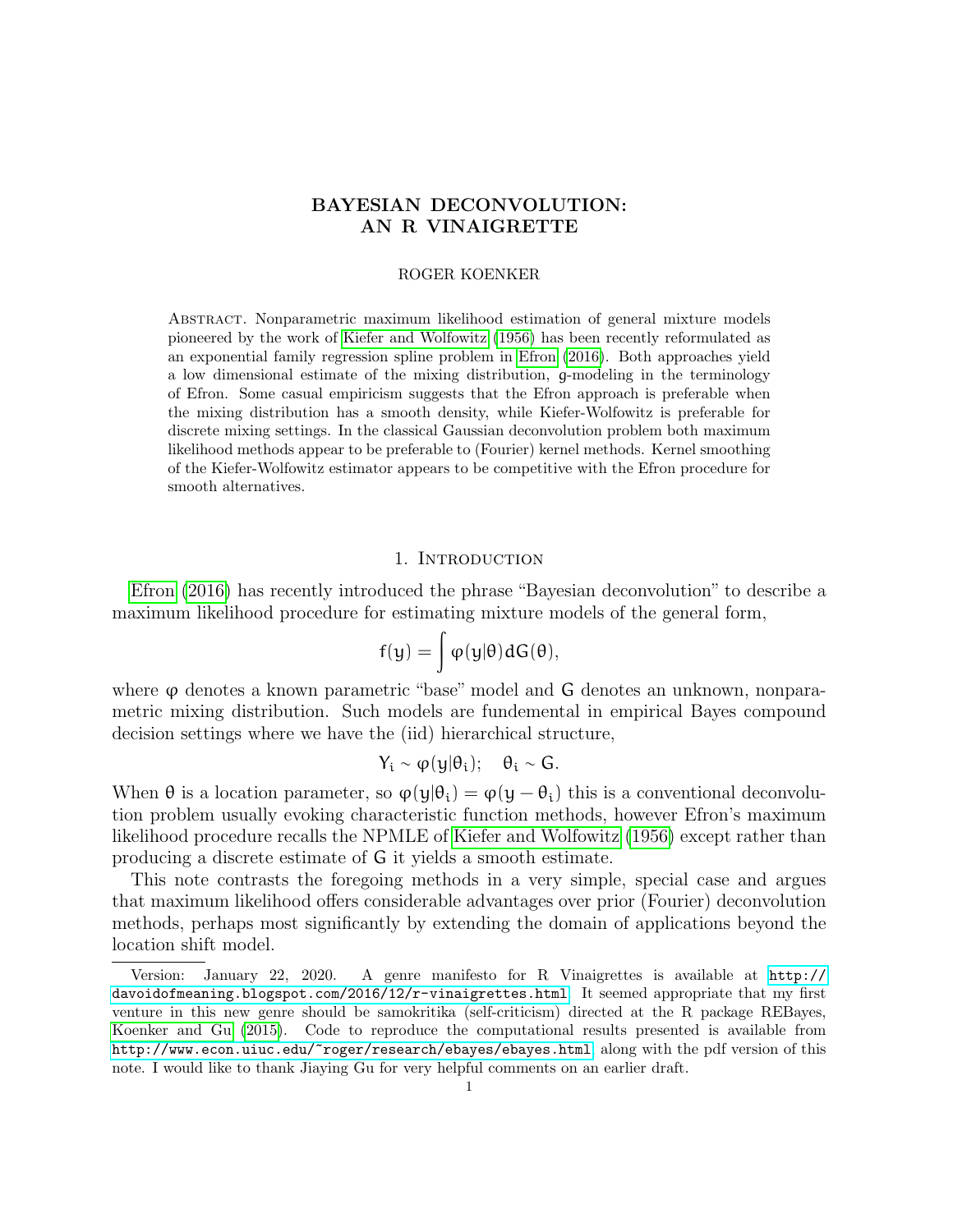#### 2 ROGER KOENKER

# 2. The Kiefer-Wolfowitz NPMLE

In [Koenker and Mizera](#page-3-3) [\(2014\)](#page-3-3) we have advocated the Kiefer-Wolfowitz NPMLE approach to estimating G and constructing estimates of the  $\theta_i$ 's for compound decision problems. In sharp contrast to finite dimensional mixture problems with highly multimodel likelihoods, discrete formulations of the general nonparametric mixture problem are strictly convex and therefore admit unique solutions. Consider a grid  $t_0, t_1, \dots, t_m$  with associated masses  ${g \in \mathbb{R}^m | g_i \geqslant 0, \sum_{i=1}^m g_i \Delta t_i = 1},$  we can approximate the log likelihood by,

$$
\ell(G)=\sum_{i=1}^n \log f_i
$$

where the n vector  $f = Ag$  and A is the n by m matrix with typical element  $\varphi(y_i, t_i)$ . As is well known from [Laird](#page-3-4) [\(1978\)](#page-3-4) or [Lindsay](#page-3-5) [\(1983\)](#page-3-5) the NPMLE, G, has  $p \leq n$  positive mass points, while in practice this  $p$  is usually closer to  $\log n$  than n. Interior point methods for solving such problems are considerably more efficient than earlier EM approaches greatly facilitating the study of their performance in simulation experiments. Unfortunately, little is known about their statistical efficiency from a theoretical perspective beyond the basic consistency results of [Kiefer and Wolfowitz](#page-3-0) [\(1956\)](#page-3-0) and [Pfanzagl](#page-3-6) [\(1988\)](#page-3-6).

## 3. Efron's NPMLE

[Efron](#page-3-1) [\(2016\)](#page-3-1) has proposed an alternative approach to estimating G that expresses its log derivative by a regression spline,

$$
g(y|\theta)=\exp\{\sum_{j=1}^p\theta_j\psi_j(y)-\psi_0(\theta)\},
$$

as in the pure density estimation methods of [Stone](#page-3-7) [\(1990\)](#page-3-7) and [Barron and Shue](#page-3-8) [\(1991\)](#page-3-8). We can maintain the same discretization for the support of  $G$ , and set,

$$
g=(g_j)=(g(t_j|\theta)),
$$

so the log likelihood can be expressed as above, except that now we are estimating a finite dimensional parameter  $\theta$  of predetermined dimension. Efron suggests natural splines for the  $\psi_j$  functions and the penalization,

$$
\ell_n(\mathsf{G}_\theta)+\lambda\|\theta\|
$$

by the Euclidean norm of the vector  $\theta$ , thereby shrinking  $\theta$  toward the origin and G toward the uniform distribution.

A striking feature of both the Efron and Kiefer-Wolfowitz proposals is that neither depend upon the mixture model being a formal convolution. Of course when  $\theta$  is a location parameter so  $\varphi(y|\theta) = \varphi(y-\theta)$  then classical deconvolution methods are also applicable. Efron compares the performance of his procedure with the kernel deconvolution method of [Stefanski and Carroll](#page-3-9) [\(1990\)](#page-3-9), and concludes that the latter is "too variable in the tails."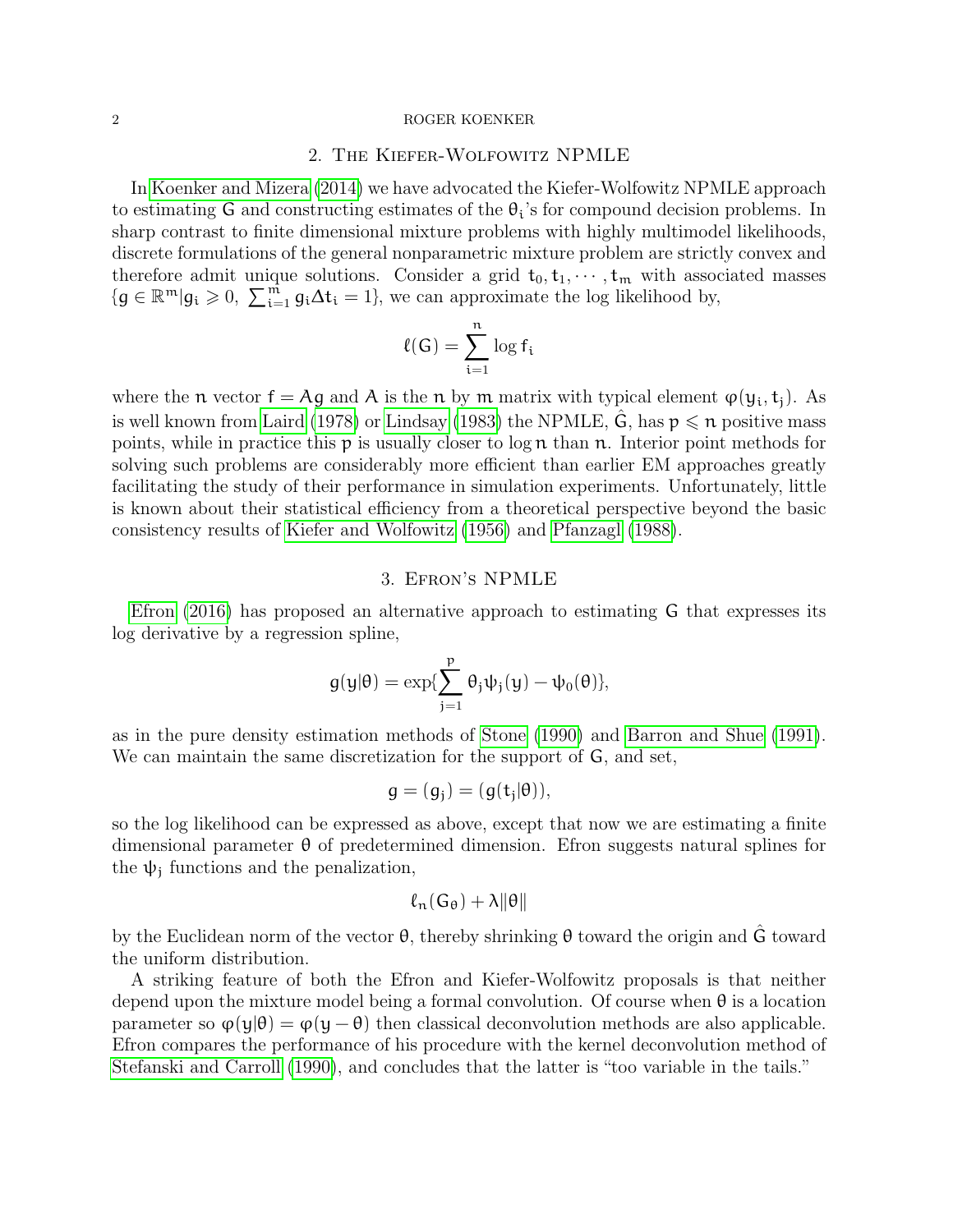

FIGURE 1. Four estimates of the mixing distributions G: In the left panel the true mixing distribution is smooth, in the left panel it is discrete as described in the text.

### 4. An Illustration

To compare performance of the three estimators of G described above, I have considered a slight variant of the simulation setting of Efron. The observed  $Y_i$  are  $\mathcal{N}(\theta, 1)$  with  $\theta_i$ 's drawn iidly either a.) from the mixture of Gaussian and uniform distributions,

$$
G(\theta) = (1 - \varepsilon)\Phi(\theta/\sigma) + \varepsilon\theta I(0 \geqslant \theta < M)/M
$$

with  $\epsilon = 1/7$ ,  $\sigma = 1/2$  and  $M = 6$ , or from b.) the discrete mixing distribution with  $\epsilon = 1/7$  and,

$$
G(\theta) = (1 - \varepsilon)I(0 \leqslant \theta) + \varepsilon I(2 \leqslant \theta)
$$

Figure 1 depicts typical realizations with sample size  $n = 1000$ . Following Efron we have set the dimension of the natural spline model to  $p = 5$ , and his penalty parameter to one. The scaling parameter for the Stefanski-Carroll procedure was 1/3, also following Efron's suggetion. For all three estimators the grid was equally spaced on the support of the observed  $Y_i$  with  $m = 300$  distinct values. Wasserstein distance,  $L_1$  distance between distribution functions, is reported above the figure for each of three estimates.